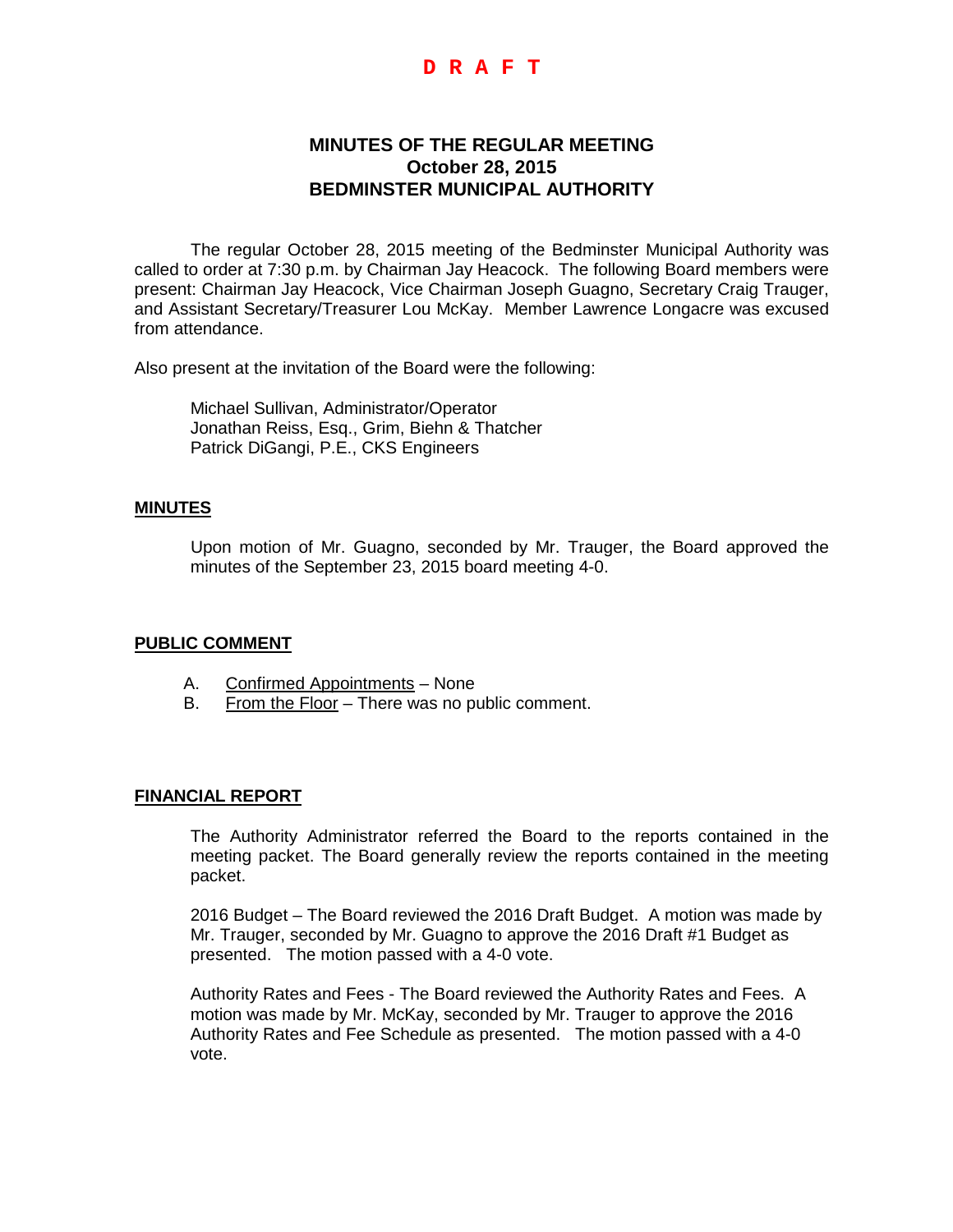A motion was made by Mr. McKay, seconded by Mr. Trauger to reaffirm the appointment of Brinker, Simpson & Co., LLC for Audit Services of the Authority as proposed in the 2015 contract. The motion passed with a 4-0 vote.

### **TREASURER'S REPORT**

1. Mr. Sullivan read the Treasurer's Report, dated October 28, 2015. A motion was made by Mr. Guagno, seconded by Mr. Trauger to approve the Treasurer's Report of - \$87,515.32 (Pennland Farms - \$13,540.44 Estates at Deep Run Creek \$5,227.82). The motion passed with a 4-0 vote.

## **SOLICITOR'S REPORT**

#### **Authority Business**

Mr. Reiss referred the Board to his written report.

**Developments** – Mr. Reiss referred the Board to his written report.

## **ENGINEER'S REPORT**

#### **Authority Projects**

The Authority's Engineer generally reviewed the projects within the written engineering report.

**Wigton Cirlce Sewer Replacement Project** – The project is in the maintenance period.

**Stonebridge I&I Project** – Mr. DiGangi provided an update to the Board on the project. Mr. DiGangi will keep the Board updated on future meetings with the Board of Supervisors as well as the affected residents.

A motion was made by Mr. Trauger, seconded by Mr. Guagno to authorize CKS Engineering to bid the Stonebridge I&I Project. The motion passed with a 4-0 vote.

A motion was made by Mr. Guagno, seconded by Mr. Trauger to authorize the purchase of Flow meters to provide prelimary monitoring of completed work as well as a base line for lines to be replaced. The motion passed with a 4-0 vote.

**Kern Drive Sewer Replacement Project** – A motion was made by Mr. Trauger, seconded by Mr. Guagno to approve payment request Number 4 (final), in the amount of \$5,140.00 to Passerini and Sons. The motion passed with a 4-0 vote.